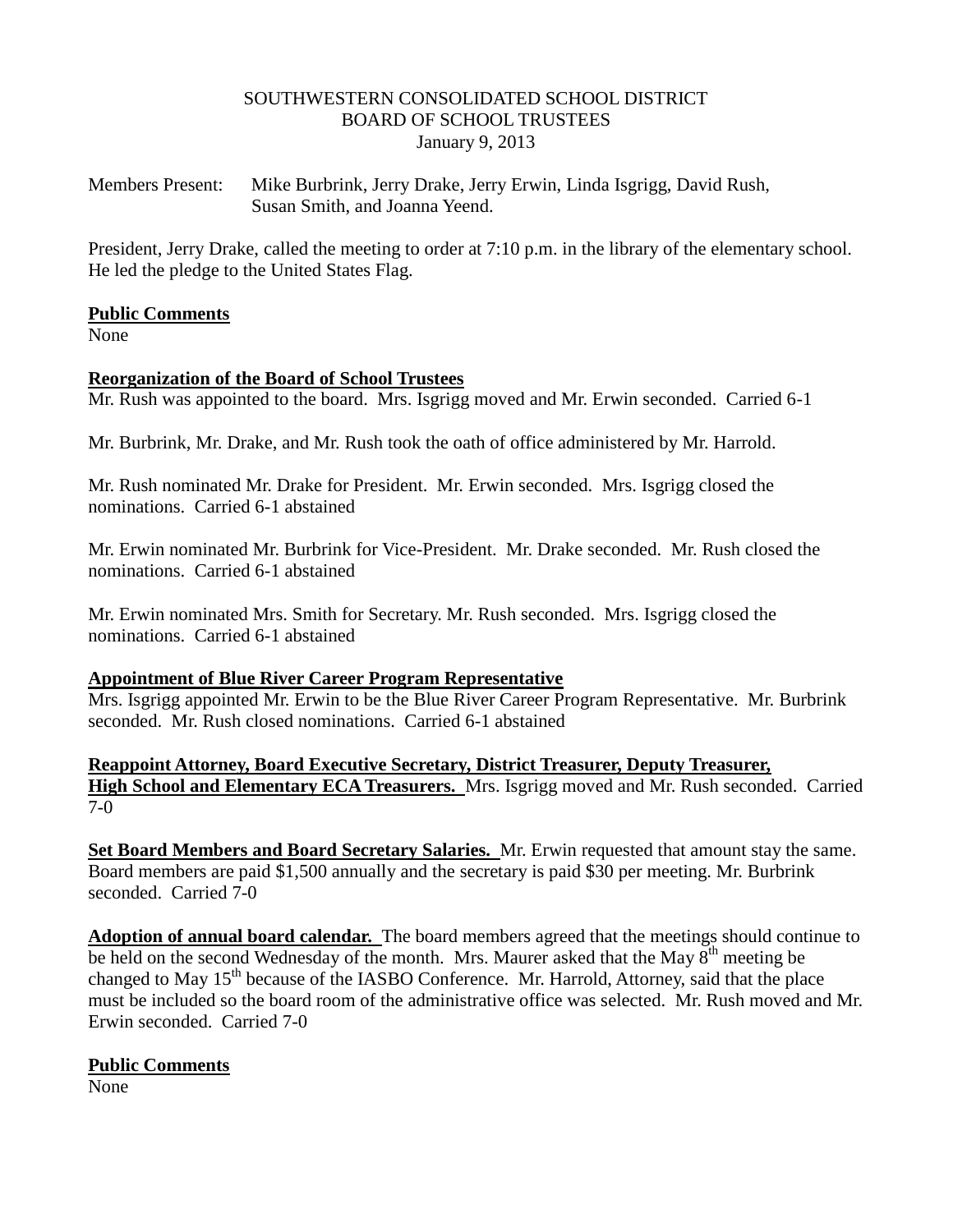### **Presentations**

Student Council members were presented to the board by sponsors, Mrs. Stickford and Mrs. Weinantz. Some of their activities included the mock Presidential Election, staff treats at Christmas, leadership activities with Mrs. Maurer leading, food drive, Veterans Day reception, "Choose Kind (anti-bullying), and Riley Kids Caring and Sharing.

Ms. Bennett and Mrs. Lower presented how IPADS are used in the classroom. They spoke about what the students like about the IPADS and some of the tools the teachers use.

# **Business & Financial Report**

Mr. Drake informed the board that the financial report was in their packet. No questions were asked regarding the report. The café reports will be presented next month.

# **Minutes of Previous Meeting**

Mr. Erwin moved and Mrs. Smith seconded the motion to approve the minutes of the December 12th, Board Meeting Carried 7-0

# **Approval of Accounts Payable Vouchers**

Mrs. Yeend moved and Mr. Erwin seconded the motion to approve the accounts payable vouchers as presented. Carried 7-0

# **Approval of Year-End Transfer Resolution**

Mr. Burbrink moved and Mrs. Isgrigg seconded the motion to approve the year-end transfers. Carried 7-0

# **New Business**

- **A. Mrs. Maurer requested adoption of the Southwestern Consolidated School District of Shelby County Title I Parent Involvement Policy and also the Southwestern Elementary School Targeted Assistance Title I Parent Involvement Policy.** Mrs. Yeend moved and Mr. Erwin seconded. Carried 7-0
- **B. Mrs. Maurer requested approval of the 3rd Amended and Restated Agreement and Declaration of Trust of the South Central Indiana School Trust.** Mr. Burbrink moved and Mr. Erwin seconded. Carried 7-0
- **C. Mrs. Maurer requested approval to advertise and accept bids for transportation contracts. The contract will be for four years comprised of 13 routes.** Mr. Burbrink moved and Mrs. Isgrigg seconded. Carried 6-1abstained
- **D. Mrs. Maurer requested an increase in reimbursed mileage from .45 to .50 per mile.** Mrs. Isgrigg asked that the rate change to the current IRS rate. She moved and Mr. Burbrink seconded. Carried 7-0
- **E. Mrs. Maurer asked that Michael Steinbarger be appointed to the Multi-School Building Corporation board.** Mr. Erwin moved and Mr. Rush seconded. Carried 7-0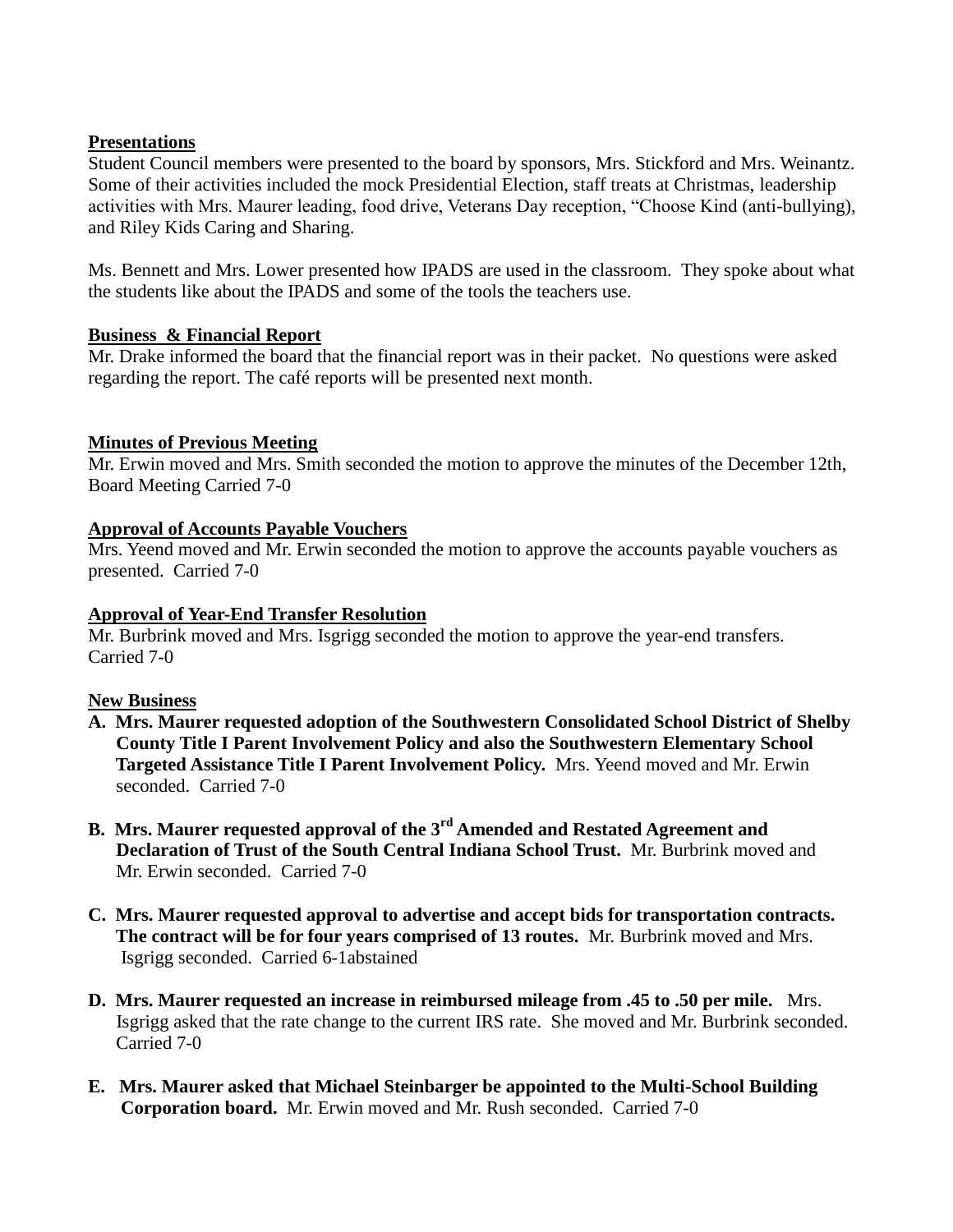**F. Mrs. Maurer requested approval for Karen Parmer to apply for the Southwestern High School Alumni Grant in the amount of \$500.00.** Mrs. Isgrigg moved and Mr. Erwin seconded. Carried 7-0

# **G. First reading of the investment policy – no action taken.**

### **Reports and Presentations**

Mr. Chase, high school principal, spoke about Google apps for Education and how it is helping the students and teachers see where they can improve. This program allows teachers to make data driven decisions that meet the needs of individual students. Students are allowed to bring their own device to school and students have their own email addresses through the Google application.

Mrs. Noesges, elementary school principal, said that she has 54 students on the A honor roll, 84 students on A/B, and 91 students still with perfect attendance. The attendance rate is 97.01%. Tori Nash, Art Teacher, is the January Star Staff. She always meets the needs of all our students and is going to use her artwork to help make the school more inviting.

#### **Personnel**

**A. Leaves/Resignations/Terminations**

**Linda Ford, cafeteria worker resignation effective 1-11-13.**

**Mark Tatlock, HS Biology Teacher effective 12-21-12.**

**Sarah Milner as assistant softball coach.** Mr. Erwin moved and Mr. Burbrink seconded. Carried 7-0

# **B. Recommendations to Hire**

**Emma Dickey, HS Art Teacher effective 1-4-13.** Mrs. Yeend moved and Mr. Erwin seconded. Carried 7-0

**Perry Nash, teaching one period of Biology effective 1-10-13. Sarah Milner – moving from part-time teacher/part-time aide to full time teacher to cover Biology vacancy effective 1-4-13.** Mr. Burbrink moved and Mrs. Smith seconded. Carried 7-0

**Mrs. Maurer requested that the ½ time aide position vacated by Mrs. Milner be posted as a full time aide position to cover additional computer classes offered.** Mrs. Yeend moved and Mr. Erwin seconded. Carried 7-0

#### **Other**

**Mrs. Maurer asked for the continuation of Hannah Conklin's contract, as a Temporary English Teacher for 2nd semester.** Mr. Burbrink moved and Mr. Erwin seconded. Carried 7-0

# **Public Comments**

Mr. Heath asked when the  $4<sup>th</sup>$  graders would receive IPADs and was told  $2<sup>nd</sup>$  semester. The  $5<sup>th</sup>$  grade use IPADs now and the high school can bring your own device.

#### **Superintendent Comments**

Mrs. Maurer expressed her condolences regarding Mr. Schmidt's loss of his mother. She also